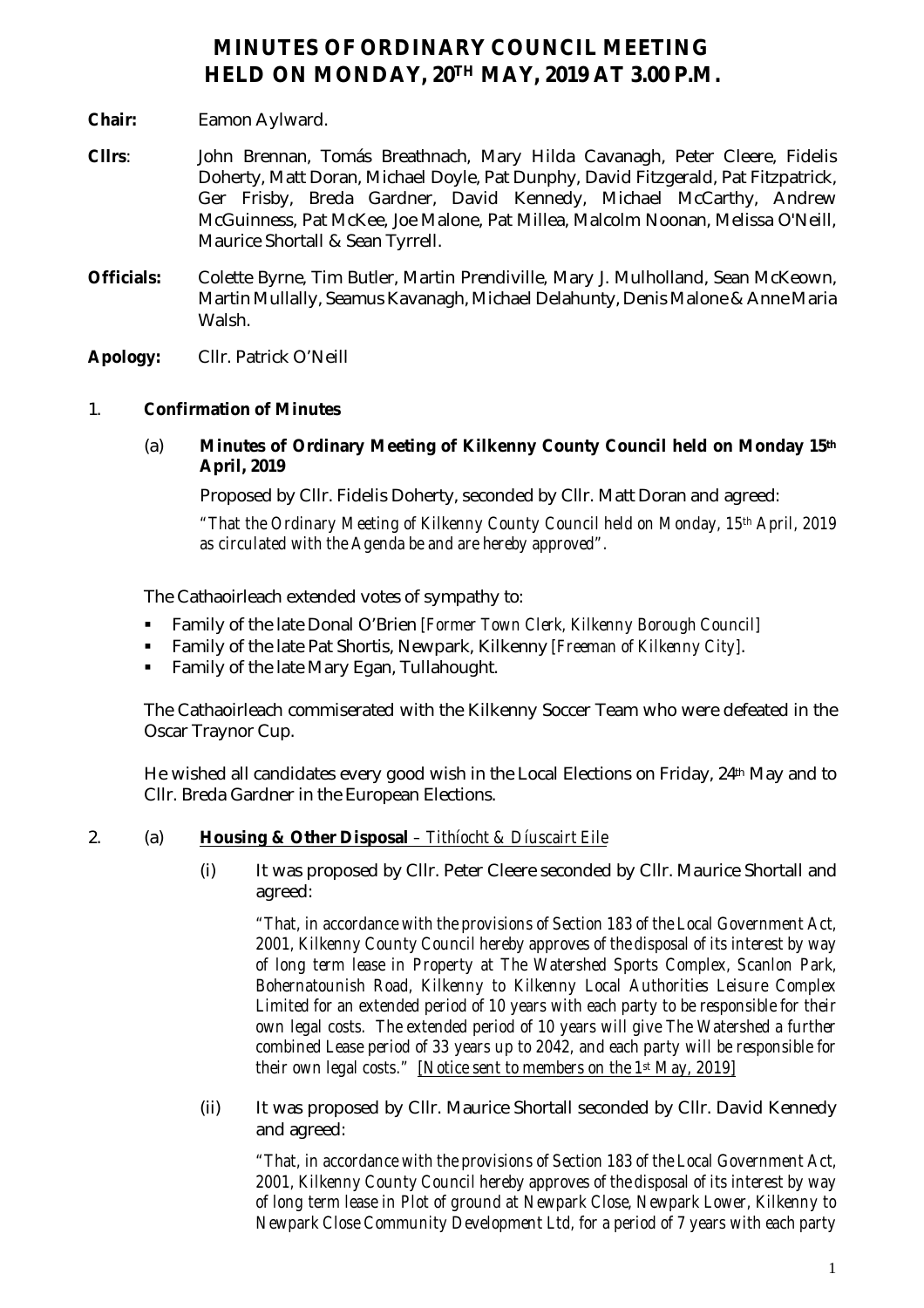*to be responsible for their own legal costs. The plot of ground measures 0.0336 hectares." [Notice sent to members on the 1st May, 2019]*

(iii) It was proposed by Cllr. Joe Malone seconded by Cllr. Mary Hilda Cavanagh and agreed:

*"That, in accordance with the provisions of Section 183 of the Local Government Act, 2001, Kilkenny County Council hereby approves of the disposal of its interest in land at Vicar Street, Gardens Td, Kilkenny as identified on the enclosed map, to Auburn Ventures Limited, T/A The Kilkenny Inn, Brightside, Glenamuck Cottage, Dublin 18. This area of land measures 654m2. Auburn Ventures Ltd will in turn transfer an area of land which measures 398m2 to Kilkenny County Council together with a payment of €70,000 to reflect the difference in area of the plots being exchanged. Each party will be responsible for their own legal costs associated with the sale." [Notice sent to members on the 1st May, 2019]*

Cllr. David Kennedy asked for clarification on the swap of land and what the site will be used for. Mr. Prendiville advised that the land swap is being used to square up site for Kilkenny County Council with an option to develop it in the future.

(iv) It was proposed by Cllr. Michael Doyle seconded by Cllr. Maurice Shortall and agreed:

*"That, in accordance with the provisions of Section 183 of the Local Government Act, 2001, Kilkenny County Council hereby approves of the disposal of its interest in 3 no. plots of land at Inistioge to Irish Water, Colvill House, 24-26 Talbot Street, Dublin 1 and the disposal of the Council's interest by way of a Permanent Wayleave and Permanent Right of Way on a further 1 no. plot also to Irish Water, for the combined sum of €12,500 with Irish Water being responsible for all legal costs associated with the sale. Combined Sale Plots measure 0.353ha."[Notice sent to members on the 1st May, 2019]*

### (b) **Planning**

#### (i) **Taking in Charge: Chapel View, Stoneyford, Co. Kilkenny**

It was proposed by Cllr. Matt Doran, seconded by Cllr. Breda Gardner and agreed that:

*"We, the members of Kilkenny County Council approve the initiation of proceedings for the taking in charge of the following development in accordance with Section 11 of the Roads Act, 1993 and in compliance with Section 180 of the Planning and Development Acts 2000 to 2018". Developments: TC55 – Chapel View, Stoneyford, Co. Kilkenny*

Cllr. Shortall requested clarification of the length of time involved in taking in charges of developments. Mr. Sean McKeown advised that there are no time limits. Terms/Conditions of bond will determine the time.

#### (ii) **Proposed Part 8 Development of Library at Mayfair, Kilkenny**

Ms. Mulholland advised Members that the Part 8 Statutory Process has commenced for the development of the new Library at the Mayfair, Kilkenny. Wednesday, 26th June, 2019 is the latest date for receipt of submissions. Public consultation will take place shortly.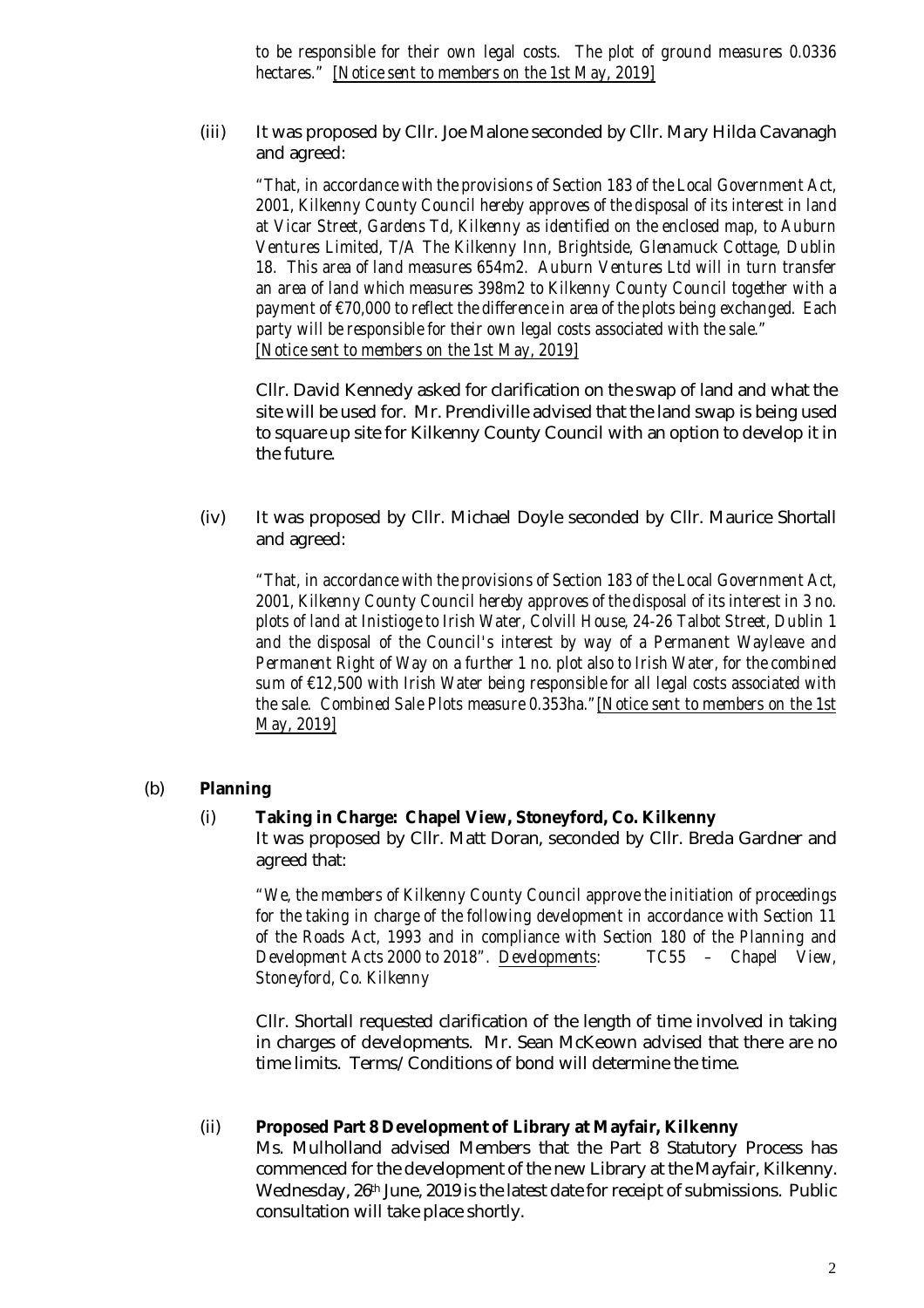Queries were received from Cllrs. Melissa O'Neill and Malcolm Noonan in relation to the future of Carnegie Library, consultation on changes proposed and timeframes for commencement of work.

Ms. Mulholland reported that separate consultation will be carried out for the redevelopment of Carnegie Library. The statutory process for the Mayfair has commenced and there are specific timeframes to be complied within the Planning legislation.

- (c) (i) **Section 38: Road Improvement at Hugginstown**
	- (ii) **Section 38: Road Improvement at Kilmacow**
	- (iii) **Proposed Part 8: Village Enhancements in Piltown**

Mr. Tim Butler presented all his reports on the proposed improvement works for Hugginstown, and Kilmacow, Co. Kilkenny. He advised that Consultant Engineers were engaged. Submissions were received following community engagement and consultation.

Mr. Butler recommended that the proposed works in Hugginstown and Kilmacow be approved in accordance with Section 38(4) of the Road Traffic Act 1994.

Contributions were received from Cllrs. Tomás Breathnach, Pat Dunphy, Melissa O'Neill & Fidelis Doherty in relation to the following:

- Extending Public Lighting in Kilmacow.
- **Further public consultation for proposed work is in Piltown.**
- Speed Reducing Measures.
- Car parking at church in Kilmacow.
- **Proposed commencement dates for work.**

Members thanked Ian Gardner and staff in the Area Office for their input into their schemes.

Mr. Butler responded to the queries raised and advised that Phase 1 works will commence immediately. Grant funding is in place. Any extension of public lighting will have cost implications and this will have to be considered in future road work schemes.

He further the it was the intention of the Council to proceed to Part 8 for Piltown Urban Enhancement Scheme and advised that public consultations had been undertaken for the proposal works in advance of the statutory Part VIII process soon to commence.

It was proposed by Cllr. Tomás Breathnach, seconded by Cllr. Pat Dunphy and agreed that:

*"We the Members of Kilkenny County Council approve the proposed Road Improvement Works at Hugginstown in accordance with Section 38 of the Road Traffic Act 1994."*

It was proposed by Cllr. Tomás Breathnach, seconded by Cllr. Fidelis Doherty and agreed that: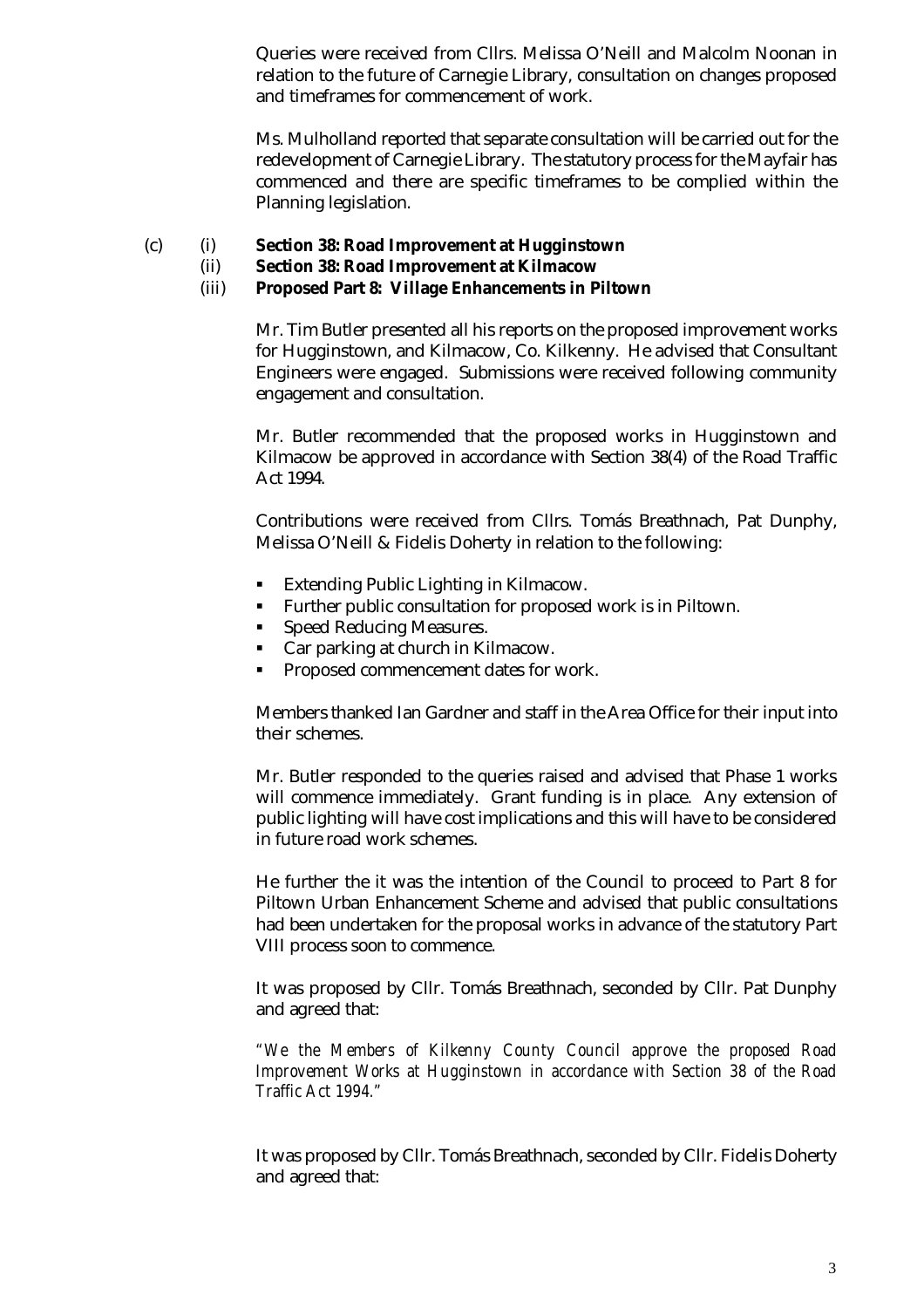*"We the Members of Kilkenny County Council approve the proposed Road Improvement Works at Kilmacow in accordance with Section 38 of the Road Traffic Act 1994."*

It was proposed by Cllr. Pat Dunphy, seconded by Cllr. Tomás Breathnach and agreed that:

*"We the members of Kilkenny County Council approves the commencement of Part 8 in accordance with Section 179 of the Planning & Development Act 2000 as amended and Part VIII of the Planning & Development Regulations 2001, as amended for Village Enhancements in Piltown, as circulated."*

#### (d) (i) **Graveyard Grants**

Mr. Sean McKeown presented his report on the allocation of grants under the Graveyard Grant Scheme. He advised that 41 applications were received in 2019. Budget is €10,000. It is recommended that a grant be awarded to 35 applications. Further information is required on the other 6 applications. Grants will be awarded to these 6 applications at a later meeting.

Contributions were received from Cllrs. Maurice Shortall, Fidelis Doherty, David Kennedy, Melissa O'Neill, Malcolm Noonan, Pat Fitzpatrick, John Brennan, Patrick McKee, Mary Hilda Cavanagh and Breda Gardner in relation to the following:

- Budget not sufficient.
- **Communities doing work for less money in 2019.**
- **Repairs to wall at Freyerstown and Ballinamara.**
- **Encourage Pollinator Plan, eliminate the use of roundup.**
- **Conservation of St. Mary's**
- **Protection of St. Rioch's Graveyard.**
- **Traditional Building Skills use students.**
- Need to have Five Year Plan.
- Council achieve savings elsewhere to put more money into this grant scheme.

Mr. Sean McKeown responded to all the issues raised and advised that a budget of €10,000 is only available for 2019. There is a budget of €5,000 for emergency works. Guidelines have been issued by the OPW in relation to the use of pesticides in historical graveyards.

Ms. Colette Byrne advised that the appropriate time for discussion on budgets is September, 2019. The Council constantly look for efficiencies and savings. In relation to taking on students there would be an insurance issue with this.

It was proposed by Cllr. Maurice Shortall, seconded by Cllr. Fidelis Doherty and agreed that:

*"That Kilkenny County Council approves the payment of Graveyard Grants 2019 totalling €9,100 in accordance with the list circulated to the Members."*

#### (f) (i) **Incremental Purchase Scheme [IPS]**

Mr. Martin Mullally referred to the draft scheme circulated to the Members with the Agenda. He advised that currently the only option available to existing tenants is to purchase their own house under the TPS. Part 5 houses are excluded from the IPS.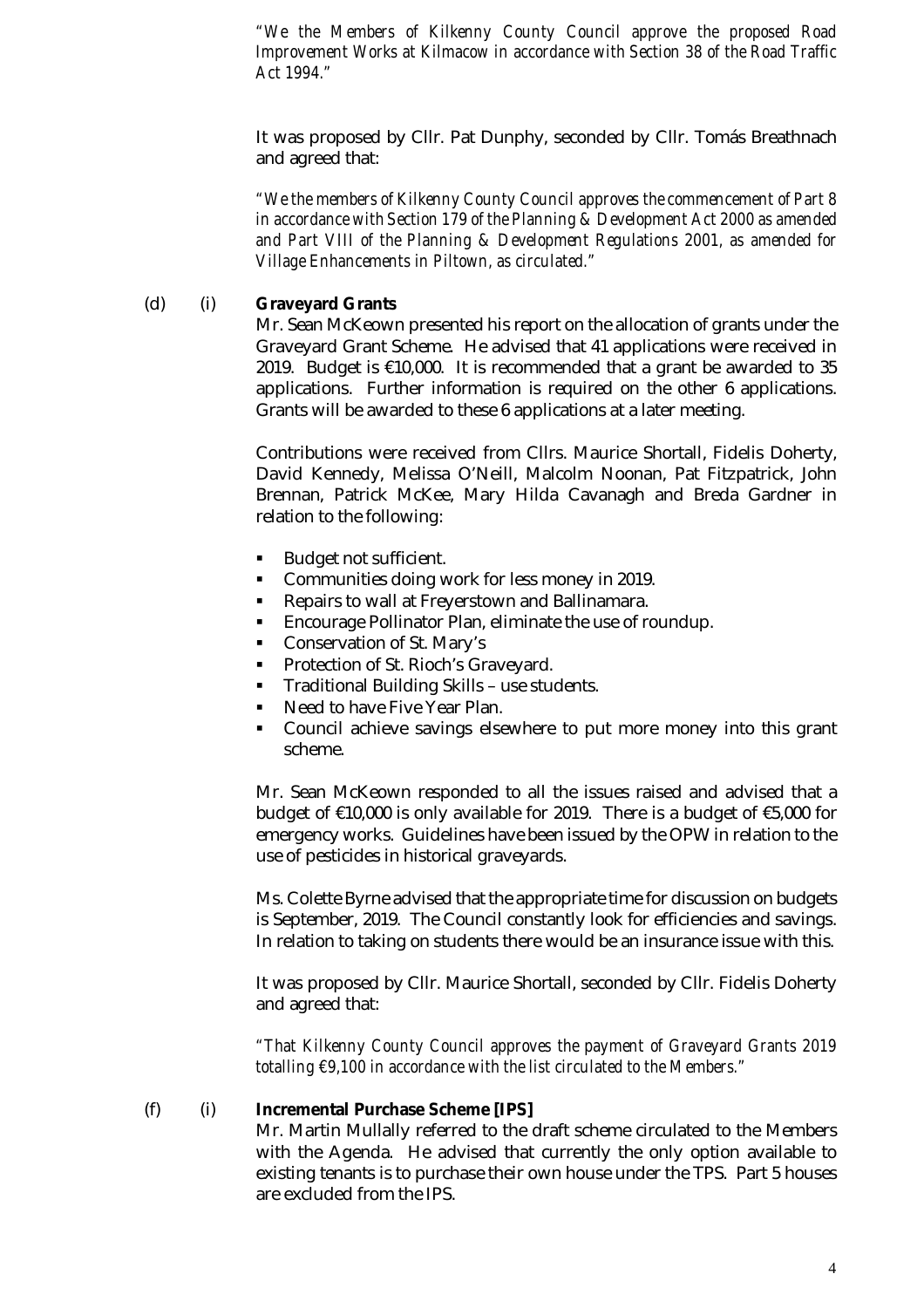The objective of the Incremental Purchase Scheme is to make it possible for others to buy a house at a discount price. The Council will designate newly built houses *[constructed by the Council]* to be included in the Incremental Purchase Scheme. Rural houses, specific traveller accommodation houses and old persons dwelling will be excluded.

One and two bed units will not be included due to the current demand on the housing list. Discount between 40% and 60% may be available depending on the income of the proposed purchaser.

Contributions were received from Cllrs. A. McGuinness, M. Doran, B. Gardner, M. Noonan, S. Tyrrell, P. McKee, J. Brennan, MH Cavanagh, M. Shortall and E. Aylward in relation to the following:

- **SPC has approved draft scheme.**
- Part 5 houses not included
- **Are RAS Tenants eligible to purchase units.**
- Disappointed that 2 beds are excluded/discriminate against small family units.
- Loss of housing stock.
- Vacant and derelict properties across the County.
- Options for those not on approved housing list.

Mr. Martin Mullally and Ms. Mary Mulholland responded to the issues raised. They advised that the SPC has approved the draft scheme and recommended that it is approved by the Council. Ms. Mulholland advised that the SPC can further discuss the inclusion of 2 bed units and an amended scheme can be brought back to the Council at a later stage. She further advised that an Affordable Housing Scheme is being prepared and this will be discussed and agreed by the new Council shortly.

It was proposed by Cllr. Andrew McGuinness, seconded by Cllr. Matt Doran:

*"That Kilkenny County Council approves the introduction of the Incremental Purchase Scheme for newly built units as provided under Part 3 – Housing (Miscellaneous Provisions) Act 2009 as circulated to the Members."*

Cllr. Melissa O'Neill requested that it be noted that she did not agree with the proposed scheme as presented.

A roll call was taken:

*Voting For [16]: Cllrs. John Brennan, Mary Hilda Cavanagh, Pat Millea, Maurice Shortall, Michael Doyle, Breda Gardner, David Kennedy, Andrew McGuinness, Matt Doran, Sean Tyrrell, Patrick McKee, Malcolm Noonan, Tomás Breathnach, Fidelis Doherty, Pat Dunphy & Ger Frisby.*

Voting Against [1] *Cllr. Melissa O'Neill.*

The Incremental Purchase Scheme was approved by 16 votes to 1.

(g) At this stage the Cathaoirleach sought permission of the Elected Members to allow time to wish the retiring Members well and say goodbye to them.

Cllr. Eamon Aylward thanked the three retiring Members for their service and work during their periods as Councillors. He stated that: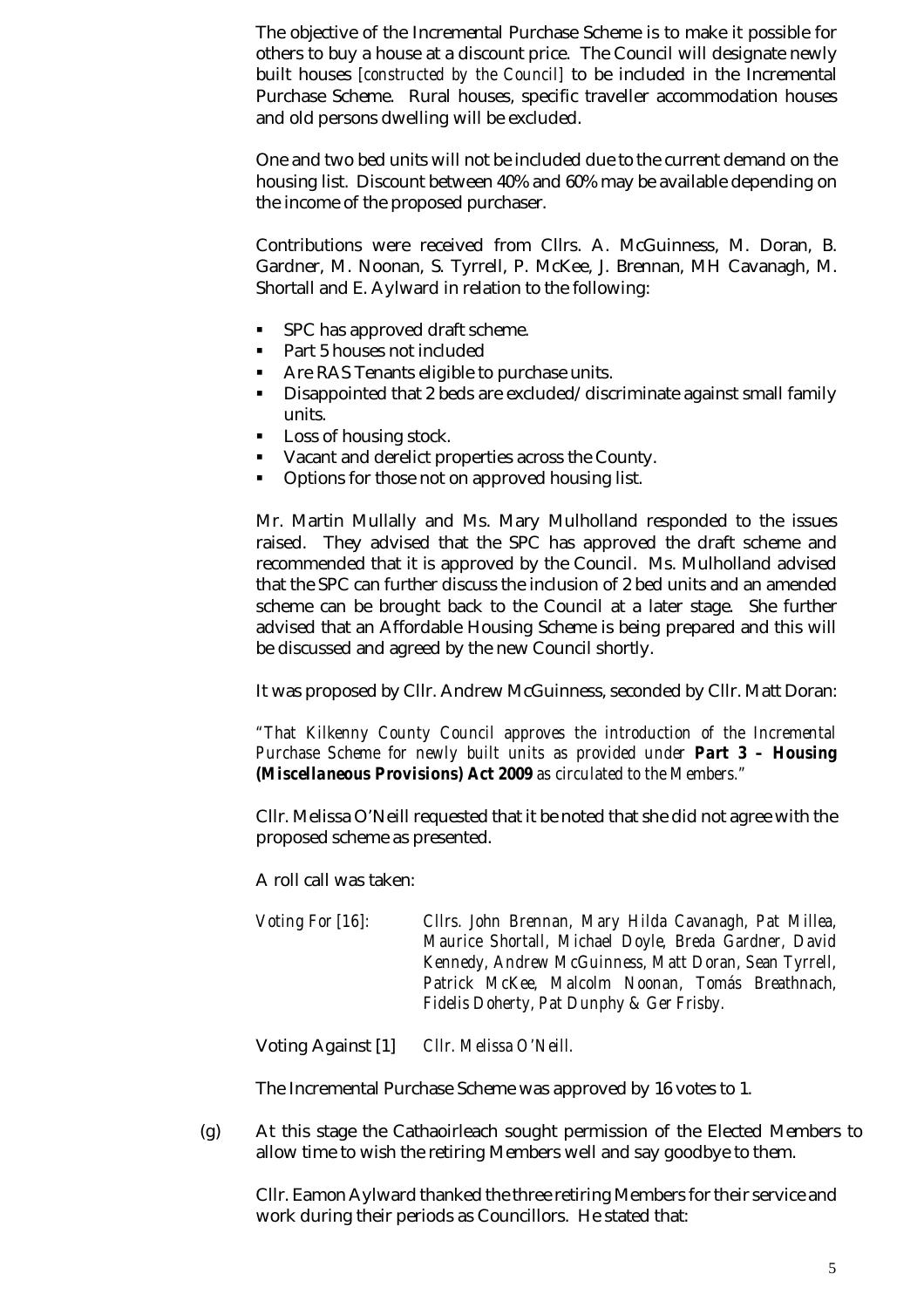Cllr. McKee has five years and wished him well in the future.

Cllr. Maurice Shortall has 15 years and has made a huge contribution during his years as Councillor in his own area and in the Chamber.

Cllr. Pat Millea has 34 years and is affectionately known as "father of the house". He thanked Cllr. Millea personally for the support given to him over the years.

Cllrs. Matt Doran, Andrew McGuinness, Mary Hilda Cavanagh, Tomás Breathnach, David Kennedy and Malcolm Noonan all thanked the outgoing Councillors and wished them well in the future. All spoke about their contribution as an Elected Member over their years of service.

Ms. Colette Byrne on her own behalf and on behalf of the staff wished the three outgoing Councillors every good luck and good health for the future. She thanked them for their work over the years and the respect shown to the staff and for their support in providing services to the communities.

Cllr. McKee thanked all for their kind words and advised that he has taken the decision not to run for re-election due to his career. He paid tribute to Cllrs. Shortall and Millea for their distinguished careers as Councillors. He thanked his family and friends for their support and thanked the staff for their support and work.

Cllr. Maurice Shortall spoke about the wonderful voyage he has had over the last 15 years. He enjoyed the work as a Councillor. He thanked the staff and Elected Members for their support and work over the last 15 years. He paid tribute individually to all those present at the meeting.

Cllr. Pat Millea paid tribute to the Chief Executive and staff and former County Managers and Directors of Services for their commitments in delivering projects for Kilkenny. All have left a good legacy for the County. He remembered former Members who have passed away. He also referred to difficult times during his years as a Councillor and stated that hard decisions were made by Members and staff for the betterment of the City & County. He thanked all the staff and Members for their work and commitment to the Council over the years.

### **(i) Delegation of Reserved Functions to Municipal Districts**

Mr. Tim Butler advised that the CPG has agreed that a number of Reserved Functions would in future be performed by each Municipal District. The functions are set out in Appendix 1 & 2 attached to the report. Civic Honours will be conferred in accordance with protocol already approved by Kilkenny County Council.

It was proposed by Cllr. Melissa O'Neill, seconded by Cllr. Malcolm Noonan and agreed that:

*"That the Delegation of Reserved Functions to Municipal Districts as set out in Appendix 2 of the Report circulated, is hereby approved by the Members of Kilkenny County Council."*

# (ii) **Proposed Changes to Standing Orders**

Mr. Butler advised that amendments to Standing Orders were considered by the CPG and that a number of changes are proposed. These are highlighted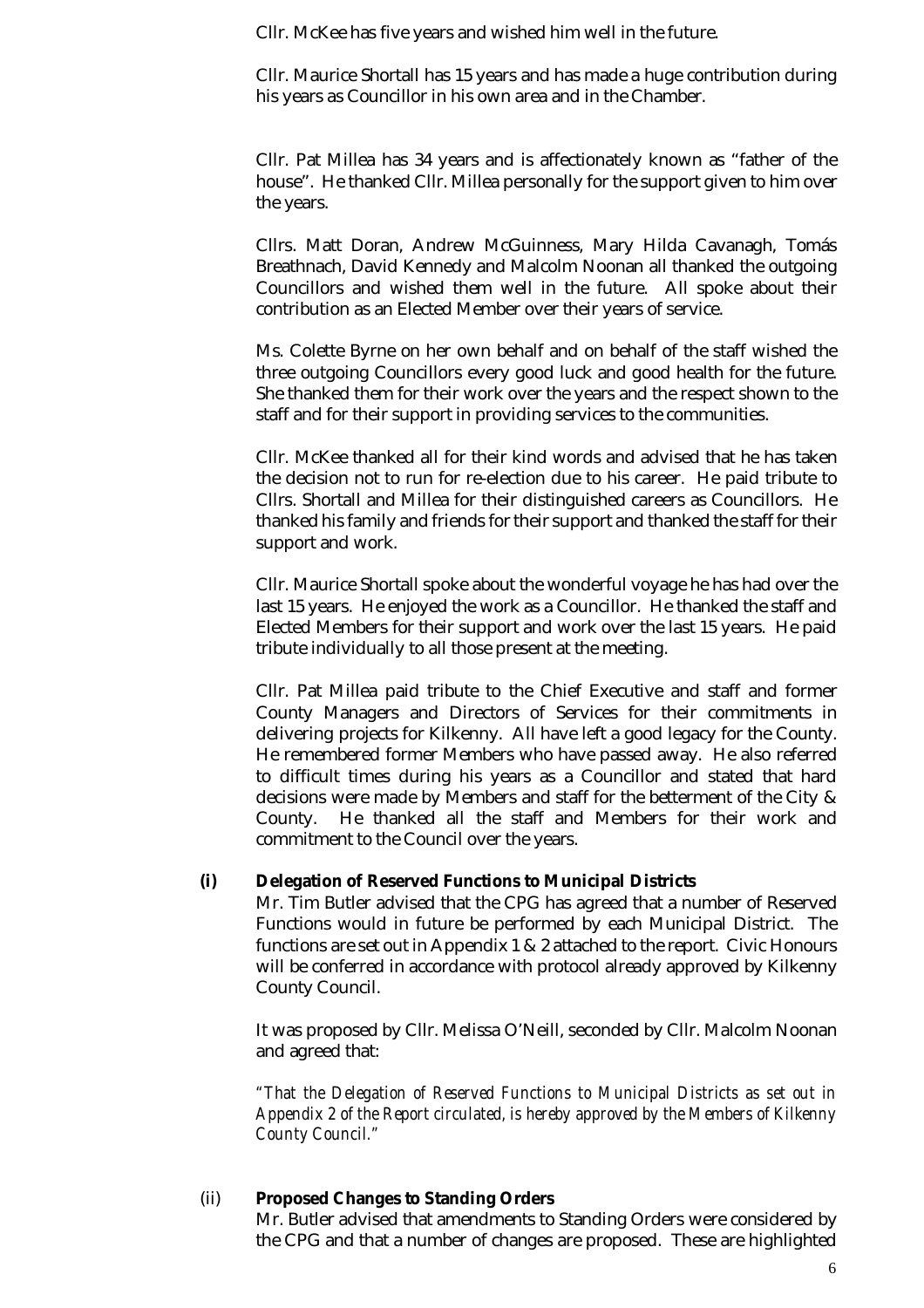in the document circulated with the Agenda. Mr. Butler requested approval in principle to these changes so that the document can be prepared for adoption at the annual meeting on 7<sup>th</sup> June, 2019.

Contributions were received from Cllrs. Malcolm Noonan and Breda Gardner in relation to Standing Order No. 60 – exclusion of public and media from SPC meetings and live streaming of meetings.

Mr. Butler advised that meetings of SPC are not decision making committees. Members formulate and prepare draft policies which are then brought to the Plenary Council for approval. Members agreed to incorporate the changes proposed.

# (iii) **Proposed SPC Configuration**

Mr. Butler advised that Draft SPC Scheme will be prepared for the new term of the Council, this will go on public display and submission can be made before it comes back to the full Council for approval.

The document circulated proposed the configuration for the 5 SPC for the new term of the Council.

Members agreed to the proposed configuration of the 5 SPC's.

# (iv) **Chief Executive's Monthly Report**

Ms. Colette Byrne presented her monthly CE Report.

Cllr. Eamon Aylward requested approval of Members to note the report as read. This was agreed by all.

3. **Correspondence**

None.

- 4. **Business Adjourned From a Previous Meeting** None.
- 5. (i) **Schedule of Meetings from April 2019 to July, 2019** It was proposed by Cllr. Fidelis Doherty seconded by Cllr. Maurice Shortall and agreed.
- 6. **Consideration of Reports and Recommendations of Committees of the Council** None.
- 7. **Other Business set forth in the Notice convening the Meeting–** None.
- 8. **Conferences – Request for approval to Attend** No conferences listed for approval.
- 9. **Matters Arising from Minutes** None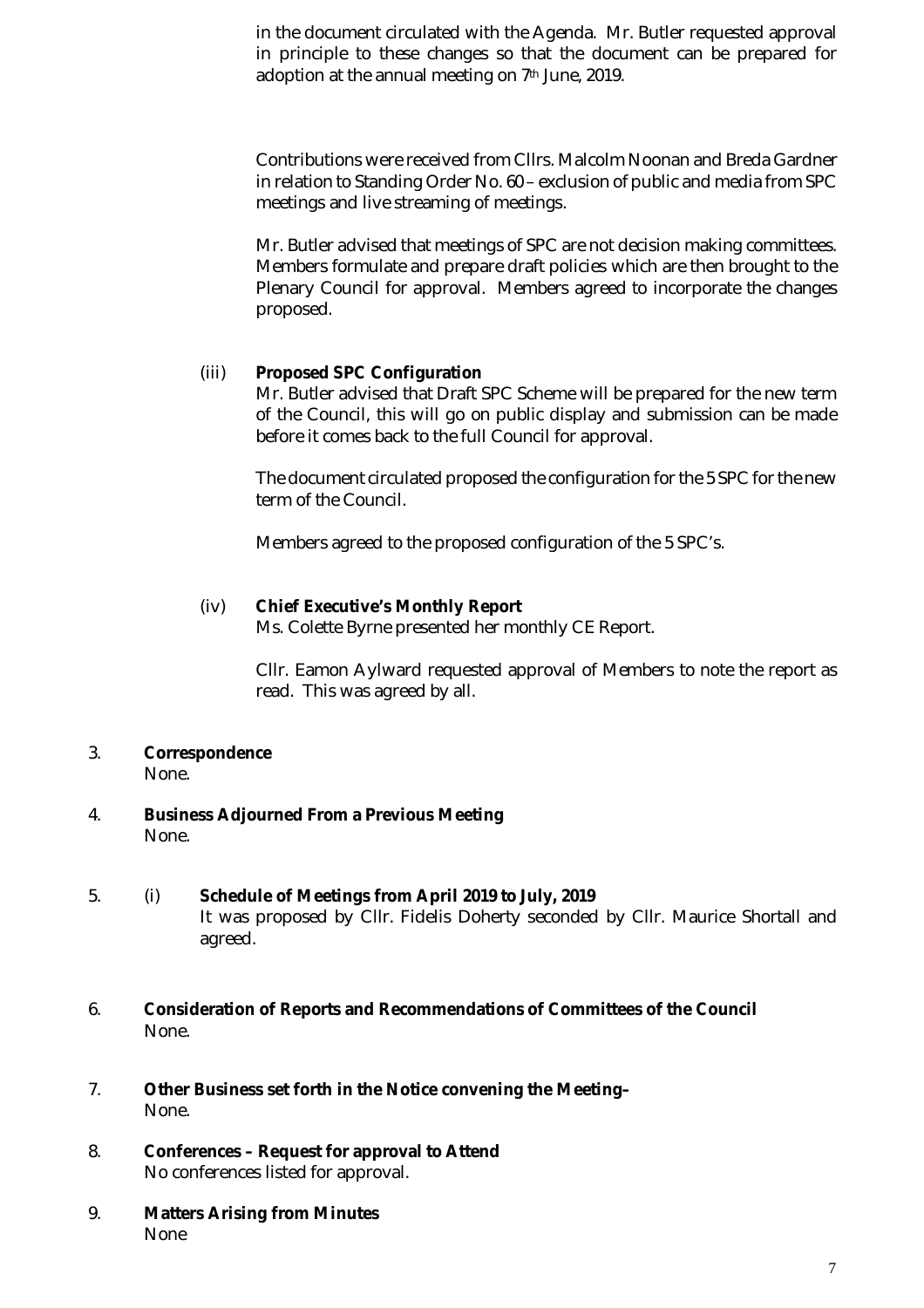# 11. **Notices of Motion**

## **17 (19) Cllr. Melissa O'Neill**

It was proposed by Cllr. Melissa O'Neill, seconded by Cllr. Breda Gardner and agreed:

*"That Kilkenny Council calls on the government and Irish Water to amend the Health (Fluoridation of Water) Act 1960 and subsequent Statutory Instrument (42/2007 Fluoridation of Water Supplies Regulations 2007) to ban the addition of fluoride to water supplies.*

*The EU has issued directives that babies and toddlers should not be exposed to fluoridated water. Children between 1 and 4 are most at risk of developing fluorosis which damages teeth enamel. Studies have linked fluoridation to a wide range of medical diseases including Kidney malfunctions, arthritis and bone cancers.*

*Hydrofluoric acid is being used to add fluoride to our water at a cost of up to 7 million per annum. This is a neuro toxic industrial waste which can cause damage to the nervous system. Fluoridation is banned in 98% of European countries. The Irish government continues to impose fluoride on the Irish people and on top of that it is now forcing us to pay for it through water charges.*

*The European Commission is on record as saying "people do not need fluoride for normal growth and development". Fluoridation of water needs to stop immediately. Worldwide research has uncovered links with neurological disorders like depression, Alzheimer's and ADHD, and illnesses like osteoporosis, arthritis, dental and skeletal fluorosis, asthma, pulmonary disease and endocrine dysfunction. All of these illnesses are much higher in Ireland than in unfluoridated Northern Ireland and Europe."*

Cllr. Melissa O'Neill spoke on the motion.

### **18 (19) Cllr. Melissa O'Neill**

It was proposed by Cllr. Melissa O'Neill, seconded by Cllr. Breda Gardner and agreed:

*"That Kilkenny Council call on the minister for foreign affairs, the minister for health and the minister for the environment to meet, and cease 5G deployment plan trial in the South East region, Studies must be released back from all EU states as to the extent of risk to our, Health (cancer survivors that have already received radiation especially, and young children), Environment and our National Network security. National Cybersecurity of our telecommunications is at risk.*

*To quote Robert F Kennedy Jr "5G poses risks to all life, people, bees, migrating birds, Plants, Trees"*

*This largely unquestioned 5G deployment plan in effect render us all guinea pigs in an experiment, whose health impacts are unknown and may be a crime against Humanity."*

Cllrs. Melissa O'Neill and Breda Gardner spoke in favour of this motion and appealed for the trial in the South East to be stopped.

Cllrs. David Kennedy and Patrick McKee spoke against the passing of this motion as there is a demand for access to the internet in rural Ireland. They both said that provision of 5G can assist in rural regeneration.

Cathaoirleach advised that he was putting this motion to a vote.

Voting For [2] *Cllrs. Breda & Melissa O'Neill.*

*Voting Against [8]: Cllrs. Pat Millea, Maurice Shortall, David Kennedy, Sean Tyrrell, Patrick McKee, Eamon Aylward, Fidelis Doherty & Pat Dunphy.*

This motion was defeated.